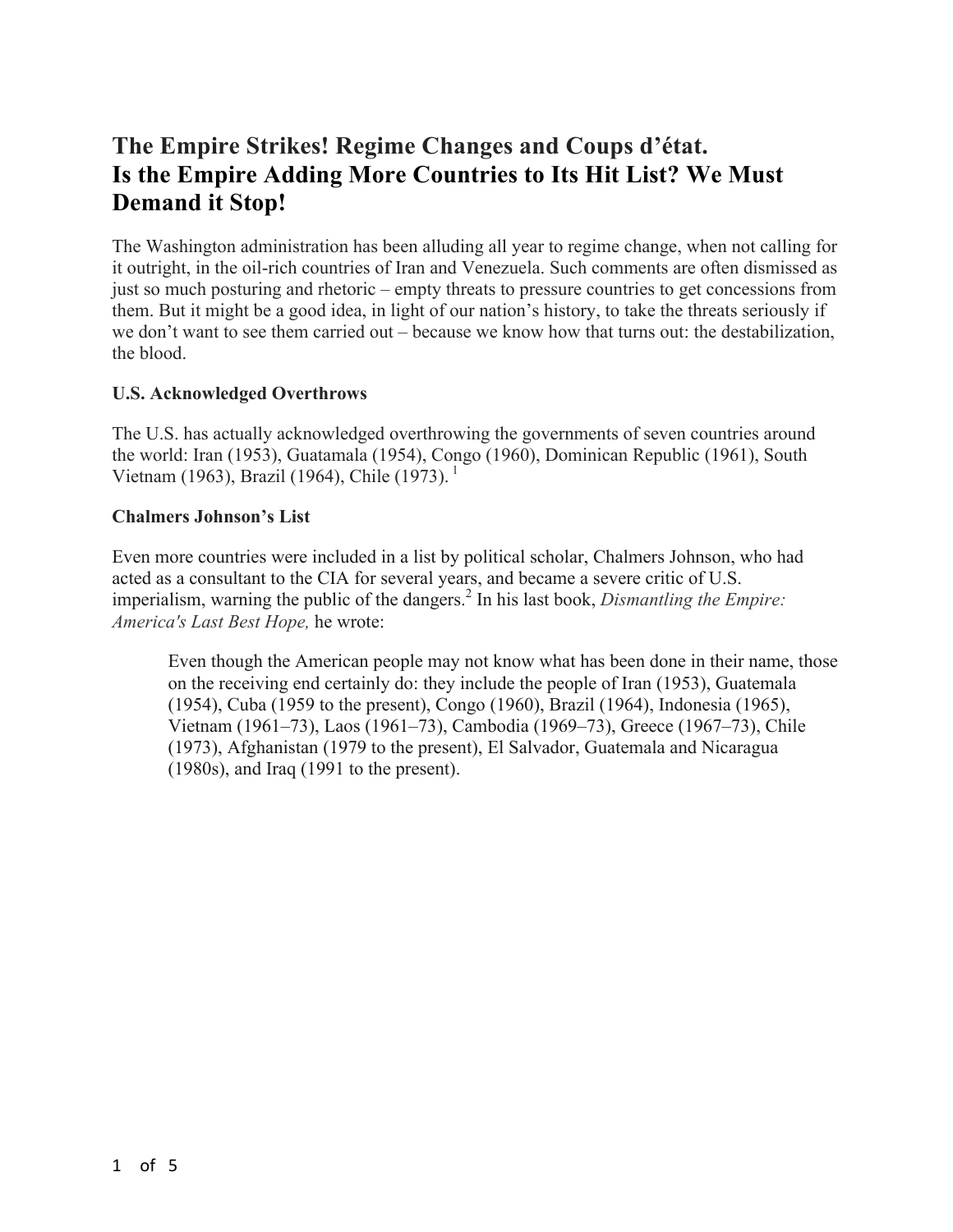## **William Blum's List, WWII to 2014**



*Map: from William Blum's list: coups and attempts.*

Another list of U.S. coups d'é·tat was made by historian and foreign policy critic William Blum, the author, among other works, of *Killing Hope: U.S. Military and CIA Interventions Since World War II* and *Rogue State: A Guide to the World's Only Superpower*. His list extends from the World War II through 2014. (See these and his recent work at williamblum.org) It could be updated.

- China 1949 to early 1960s
- Albania 1949-53
- East Germany 1950s
- Iran 1953  $*$
- Guatemala 1954 \*
- Costa Rica mid-1950s
- Syria 1956-7
- Egypt 1957
- Indonesia 1957-8
- British Guiana 1953-64 \*
- Iraq  $1963 *$
- North Vietnam 1945-73
- Cambodia 1955-70 \*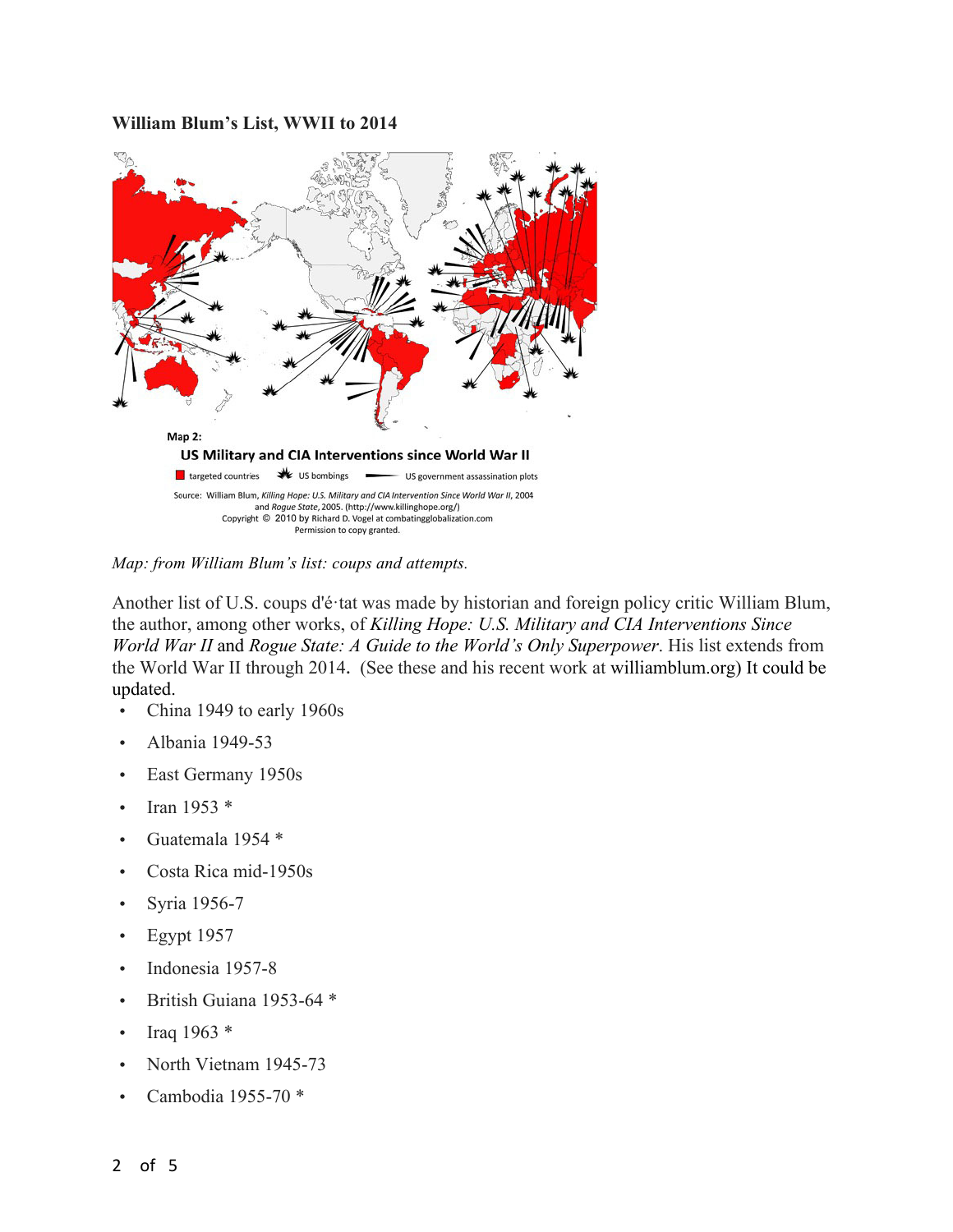- Laos 1958 \*, 1959 \*, 1960 \*
- Ecuador 1960-63 \*
- Congo 1960 \*
- France 1965
- Brazil 1962-64 \*
- Dominican Republic 1963 \*
- Cuba 1959 to present
- Bolivia 1964 $*$
- Indonesia 1965 \*
- Ghana 1966 \*
- Chile 1964-73 \*
- Greece  $1967*$
- Costa Rica 1970-71
- Bolivia  $1971$  \*
- Australia 1973-75 \*
- Angola 1975, 1980s
- Zaire 1975
- Portugal 1974-76 \*
- Jamaica 1976-80 \*
- Seychelles 1979-81
- Chad 1981-82 \*
- Grenada 1983 \*
- South Yemen 1982-84
- Suriname 1982-84
- Fiji 1987 \*
- Libya 1980s
- Nicaragua 1981-90 \*
- Panama 1989 \*
- Bulgaria 1990 \*
- Albania 1991 \*
- Iraq 1991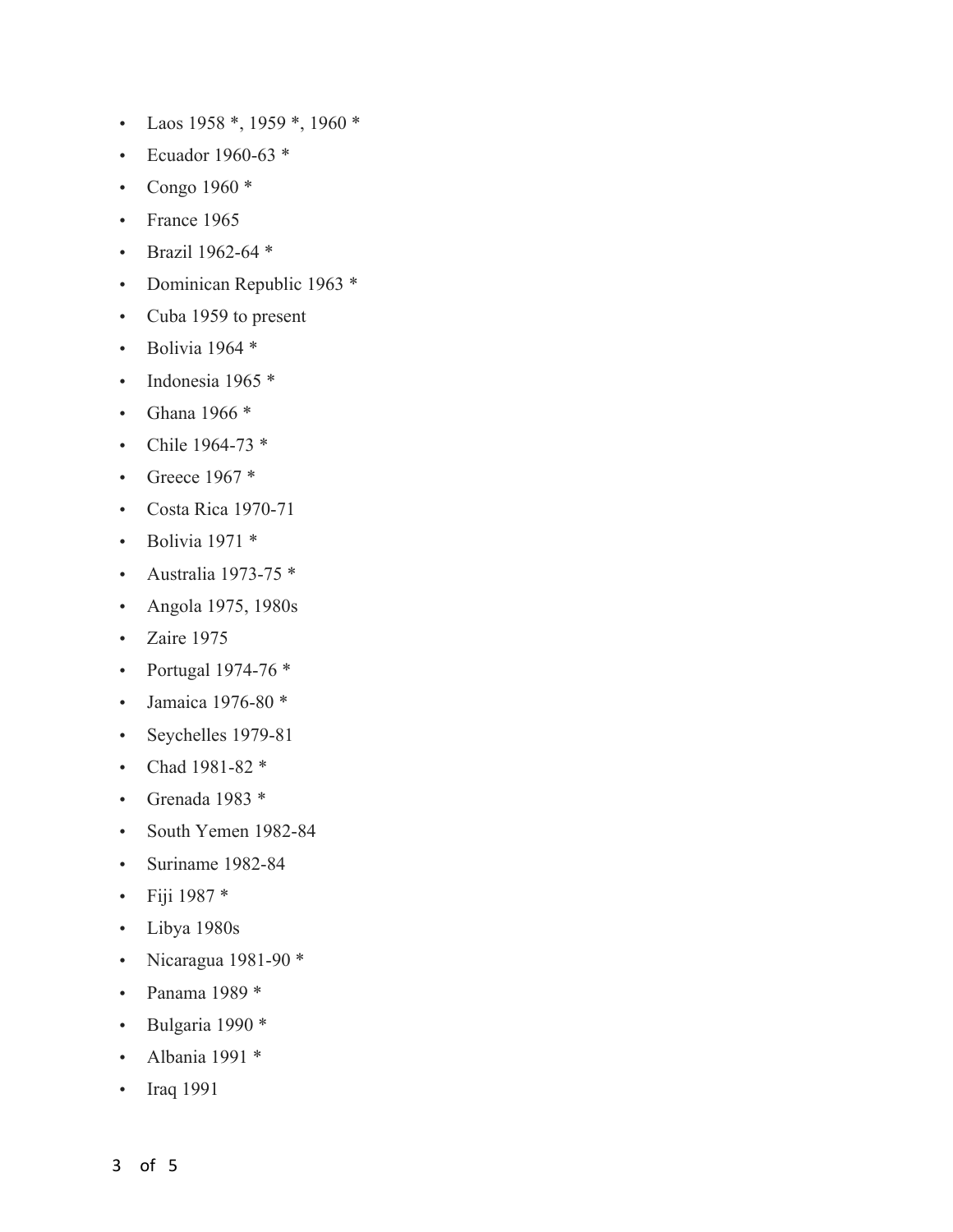- Afghanistan 1980s \*
- Somalia 1993
- Yugoslavia 1999-2000 \*
- Ecuador 2000 \*
- Afghanistan 2001 \*
- Venezuela 2002 \*
- Iraq 2003  $*$
- Haiti 2004 \*
- Somalia 2007 to present
- Honduras 2009 \*
- Libya 2011 \*
- Syria 2012
- Ukraine 2014 \*

*\*indicates successful ouster of a government*